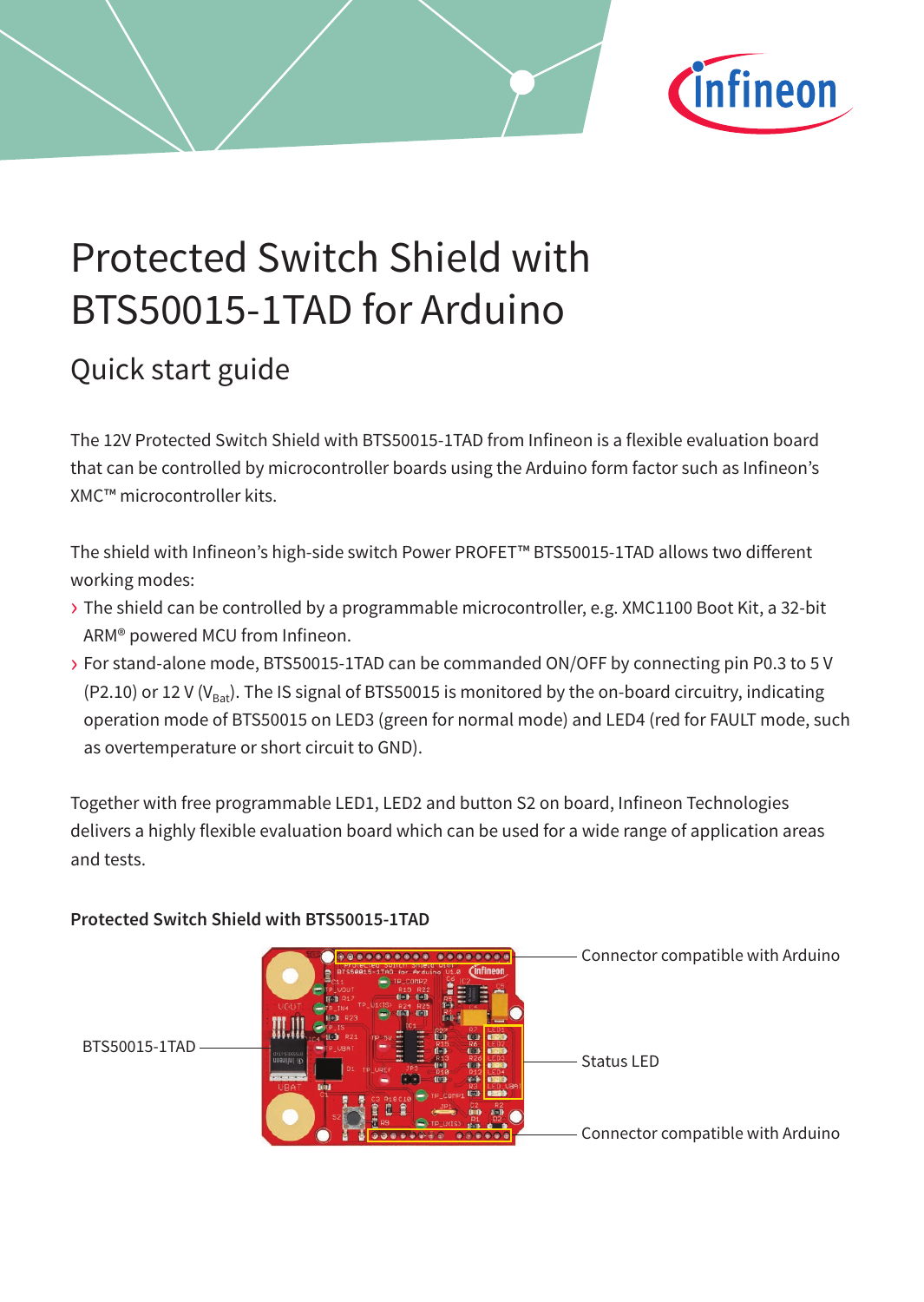#### **Getting started – stand alone or with Infineon's XMC1100 Boot Kit**

# STEP<sub>1</sub>

# **Choose a high current power supply**

- $\triangleright$  Output voltage range V<sub>p<sub>2</sub></sub> = 8 ... 18 V
- › Output current range I > 30 A DC
- › Power supply should be protected

### STEP 2

### **Choose an electrical load connected to ground**

- › Suitable for resistive, inductive and capacitive loads
- $\rightarrow$  Load resistance higher than V<sub>Bat</sub>/33 A

#### STEP 3 Stand alone

**Connect** power supply and load as described in the user manual

# NOTE:

For all physical values we refer to the data sheet BTS50015-1TAD

# STEP 3 with XMC1100 Boot Kit

**Connect** the BTS50015-1TAD shield to

› XMC1100 Boot Kit compatible with Arduino Find source code at:

#### www.infineon.com/shields-for-arduino

**Connect** power supply and load as described in the user manual



- › For all physical values: see data sheet BTS50015-1TAD
- › The XMC1100 Boot Kit will be powered via the USB cable
- › The on-board key S2 is freely programmable in line with the requirements of the application

# STEP 4

### **Program XMC1100 Boot Kit**

Example sketches and projects: www.infineon.com/shields-for-arduino **Turn on the power**



- › For all physical values: see data sheet BTS50015-1TAD
- $\triangleright$  Connect P0.3 to 5 V (P2.10) or 12 V (V<sub>Bat</sub>) via an external switch S1. After power-ON, push this switch to turn on BTS50015.

# STEP 4

**Turn on the power**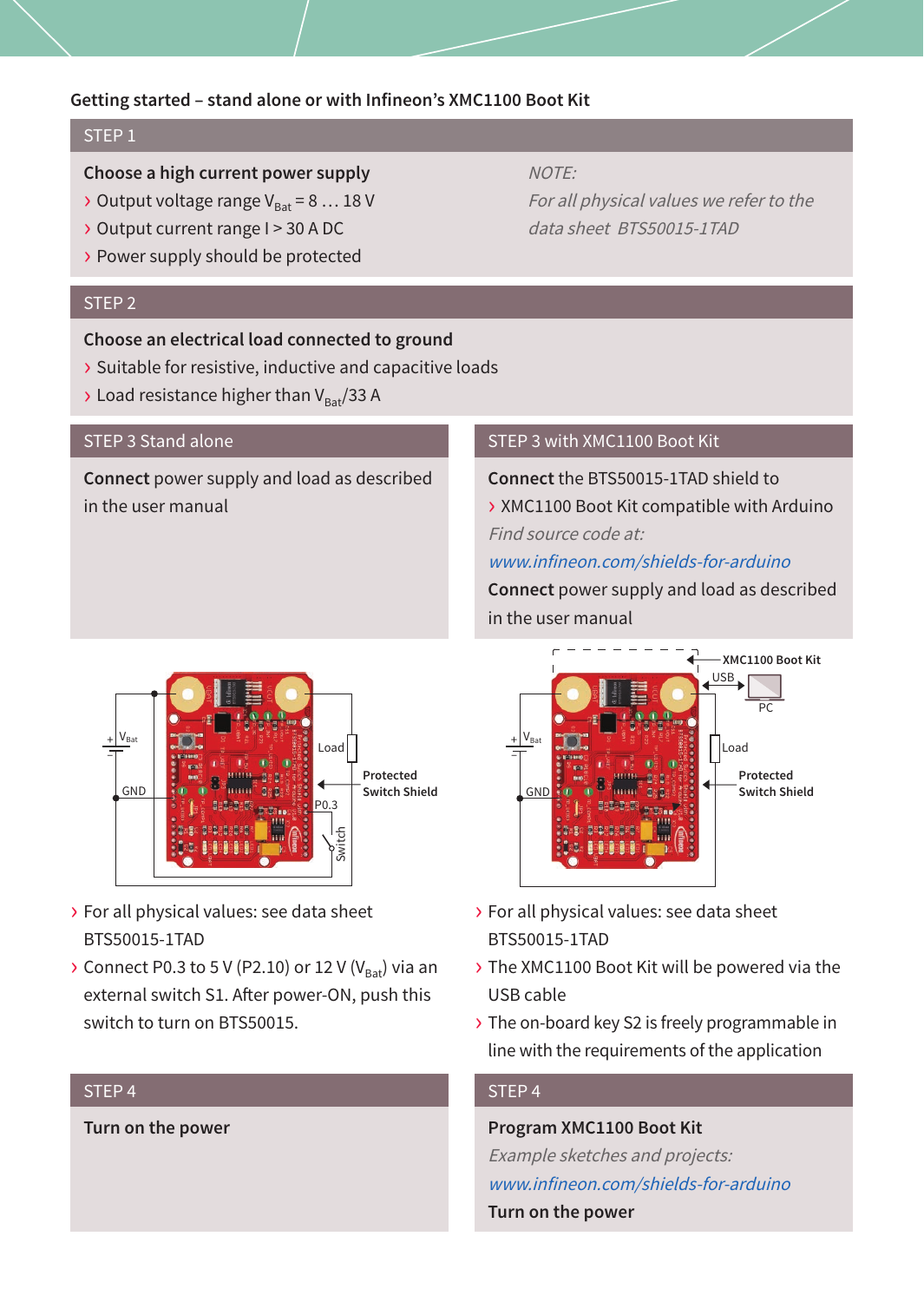# **Applications**

- › Relay and fuse replacement in power distribution and junction boxes
- › Drive resistive, inductive and capacitive loads such as heating resistors, filter capacitors, motor, valves and pumps
- › High current applications such as ECU power feeds, auxiliary power outlets, PTC heaters and rear window heaters
- › Systems with high switching cycles and high energy requirements such as "startstop" and electric brake vacuum pumps
- › General purpose for power distribution and heating applications such as HVAC blower, glow plug control unit and trailer node

#### **Benefits**

- › Enables quick evaluation of Power PROFET™ for switching loads  $(BTS50015-1TAD: I_{NOM} = 33 A)$
- › Fast prototyping for switching applications

# **Features**

- › Stand alone and microcontroller mode
- › Can be controlled with Arduino compatible microcontroller boards such as the XMC™ microcontroller kits from Infineon
- › Easy to use "plug and play"
- › Fully configurable for different kind of loads

# **Useful links**

www.infineon.com/profet www.infineon.com/shields-for-arduino

#### **Product summary**



| <b>Type</b>       | <b>Description</b>                              | Ordering code (OPN)     |
|-------------------|-------------------------------------------------|-------------------------|
| Protected Switch  | Flexible evaluation board compatible with       | SHIELDBTS500151TADTOBO1 |
| Shield with       | Arduino; contains BTS50015-1TAD                 |                         |
| BTS50015-1TAD     |                                                 |                         |
| for Arduino       |                                                 |                         |
| BTS50015-1TAD     | Single N-channel smart high-side 1.5 m $\Omega$ | BTS500151TADATMA2       |
|                   | power switch in TO263 package with protec-      |                         |
|                   | tive functions and diagnostics                  |                         |
| XMC1100 Boot Kit  | XMC1100 CPU card compatible with Arduino        | KITXMC11BOOT001T0B01    |
| XMC1100-TO38x0064 | 32 MHz ARM® Cortex®-M0 with 12-bit ADC,         | XMC1100T038X0064ABXUMA1 |
|                   | PWM, TSSOP-38, 64 K Flash, 16 KB RAM,           |                         |
|                   | 34 digital I/O, timer and communication         |                         |
|                   | peripherals                                     |                         |